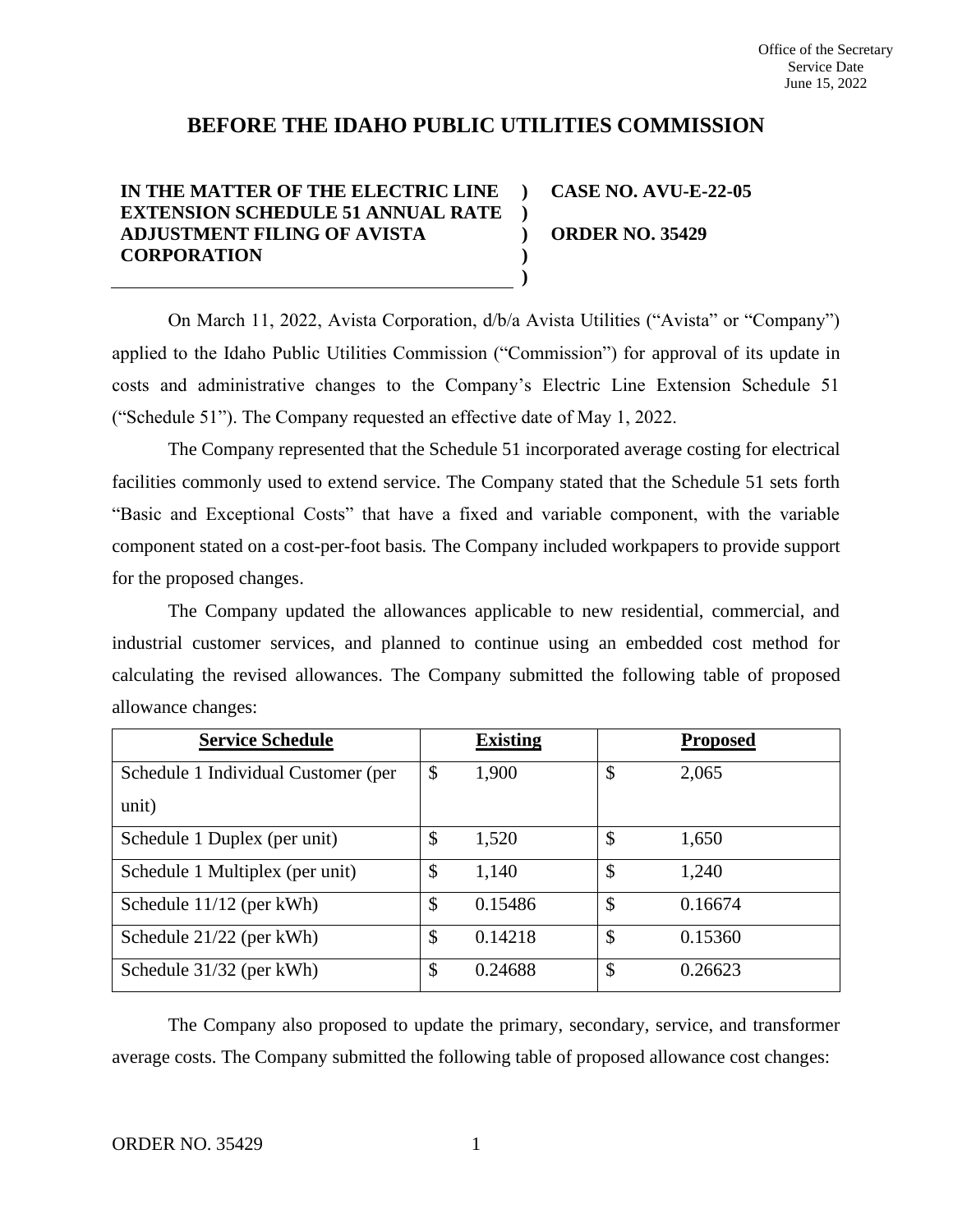|                                    | <b>Present</b>        | <b>Proposed</b> | % Change |
|------------------------------------|-----------------------|-----------------|----------|
| <b>Overhead Primary Circuit</b>    |                       |                 |          |
| <b>Fixed Cost</b>                  | 4,677<br>\$           | \$<br>4,521     | $-3.3%$  |
| Variable Cost                      | \$<br>9.17            | \$<br>8.75      | $-4.6%$  |
| <b>Underground Primary</b>         |                       |                 |          |
| <b>Circuit</b>                     |                       |                 |          |
| <b>Fixed Costs</b>                 | 1,920<br>\$           | \$<br>1,958     | 2.0%     |
| <b>Variable Costs</b>              | 10.01                 | \$<br>11.15     | 11.4%    |
| <b>Underground Secondary</b>       |                       |                 |          |
| <b>Circuit</b>                     |                       |                 |          |
| <b>Fixed Costs</b>                 | 394<br>\$             | \$<br>392       | $-0.3%$  |
| <b>Variable Costs</b>              | \$<br>8.60            | \$<br>11.55     | 34.3%    |
| <b>Overhead Secondary Circuit</b>  |                       |                 |          |
| <b>Fixed Costs</b>                 | 1,936<br>$\mathbb{S}$ | \$<br>1,843     | $-4.8%$  |
|                                    |                       |                 |          |
| <b>Overhead Service Circuit</b>    | \$<br>4.27            | \$<br>3.96      | $-7.3%$  |
| <b>Underground Service Circuit</b> | \$<br>8.43            | \$<br>9.14      | 8.4%     |
|                                    |                       |                 |          |
| <b>Overhead Transformer</b>        | \$<br>2,345           | \$<br>2,508     | 7.0%     |
| <b>Padmount Transformer</b>        | 3,477                 | \$<br>3,597     | 3.5%     |
|                                    |                       |                 |          |

The Company asserted that the primary driver of the increase in variable underground primary and secondary costs were due to an increase in two inch and three inch conduit costs in 2021. The Company also represented that the demand for resin, the primary component of conduit, had been higher than manufacturers could supply. The Company represented that 75% of all resin manufacturers were in Texas and were taken offline for over a month in 2021 due to adverse weather. The Company submitted the following table to show the residential development costs:

| <b>Residential Developments</b> | <b>Present</b> | <b>Proposed</b> |
|---------------------------------|----------------|-----------------|
| Total Cost per Lot              | 1,772          | 2,070           |
| Less: Service Cost              | 422            | 458             |
| <b>Developer Responsibility</b> | 1,350          | 1,612           |
| Refundable<br>Developer         | 1,350          | 1,612           |
| Payment                         |                |                 |
| Builder<br>Non-Refundable       |                |                 |
| Payment                         |                |                 |
| Allowance                       | 1,900          | 2,065           |

As an administrative change, the Company proposed to update its terminology to change the term "Basic Cost" to "Basic and Exceptional Cost." The Basic and Exceptional Cost would continue to cover all costs necessary to construct the line extension and would not impact the price customers paid for line extensions.

#### ORDER NO. 35429 2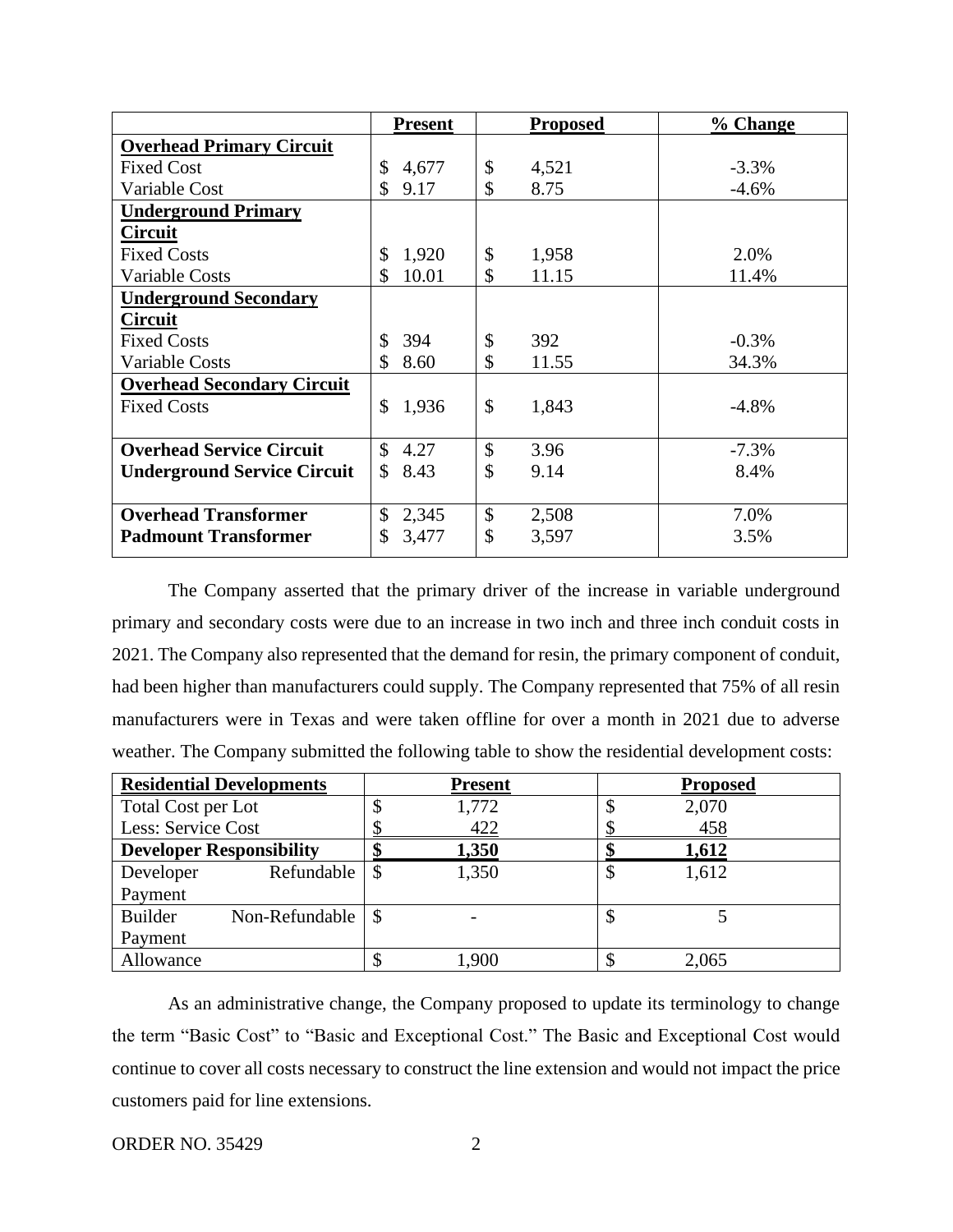On March 31, 2022, the Commission issued a Notice of Application, Notice of Modified Procedure, and Notice of Suspension. Order No. 35360. The Commission set a public comment deadline of May 18, 2022, and a reply comment deadline of May 25, 2022. The Commission also suspended the proposed effective date until June 15, 2022, unless the Commission issued an earlier order accepting, rejecting, or modifying the Application.

## **COMMENTS**

## **A. Staff Comments**

Staff reviewed the Company's Application, the workpapers provided with the Application, meetings and correspondence with the Company, and the Company's responses to Staff's production requests. Based on its review, Staff believed the Company's method for calculating average costs was consistent with past Schedule 51 filings, and Staff believed that the proposed construction allowances were reasonable based on embedded line extension costs from the last general rates case. However, Staff proposed a change to the administrative changes the Company proposed in the Application. Staff believed that the Company's proposed terminology change from "Basic Cost" to "Basic and Exceptional Cost" was confusing, and Staff worked with the Company to develop clearer definitions and explanations of "Basic Costs" and "Exceptional Costs."

Staff believed the Company's proposals were reasonable and conformed with Commission Order No. 28562, and Staff recommended that the Company's proposed costs be approved. Staff recommended that the new definitions of "Basic Cost" and "Exceptional Cost" be included in the Company's new Schedule 51 Tariff as a compliance filing.

#### **B. The Company's Reply Comments**

The Company appreciated the collaborative effort between the Company and Staff to develop separate definitions for "Basic Cost" and "Exceptional Cost" that provided greater clarity and would reduce confusion for customers. The Company also supported Staff's recommendation that the Company submit a compliance filing updating the Schedule 51 tariffs with the separate definitions following a Commission order.

# **COMMISSION FINDINGS AND DECISION**

The Commission has jurisdiction over the Company's Application and the issues in this case under Title 61 of the Idaho Code including, *Idaho Code* §§ 61-501, -502, and -503. The Commission is empowered to investigate rates, charges, rules, regulations, practices, and contracts of all public utilities and to determine whether they are just, reasonable, preferential,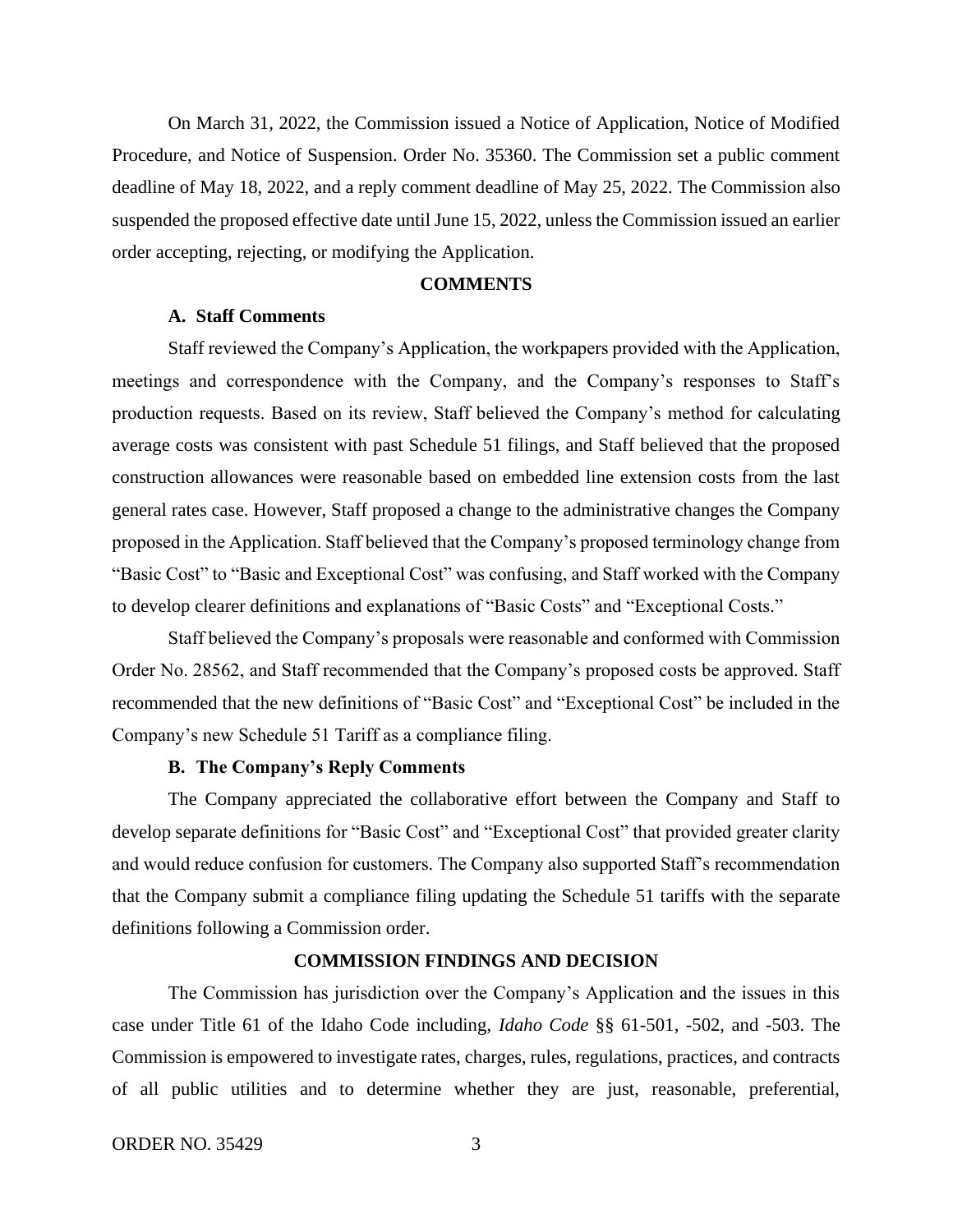discriminatory, or in violation of any provisions of law, and to fix the same by order. *Idaho Code* §§ 61-501, -502, and -503.

The Commission has reviewed the Company's Application including all submitted materials, Staff comments, and Company reply comments. Based on its review of the record, the Commission finds it fair, just, and reasonable to approve the Company's Application with some modifications. Specifically, the Commission finds that the Schedule 51 should be updated to contain the new definitions for Basic Costs and Exceptional Costs as developed by Staff and the Company.

#### **ORDER**

IT IS HEREBY ORDERED that the Company's Application to update costs and administrative changes to the Company's Electric Line Extension Schedule 51 is approved with an effective date of June 15, 2022.

IT IS FURTHER ORDERED that the Company shall file a compliance filing with an updated Schedule 51 that contains the new definitions for Basic Costs and Exceptional Costs as developed by Staff and the Company.

THIS IS A FINAL ORDER. Any person interested in this Order may petition for reconsideration within twenty-one (21) days of the service date upon this Order regarding any matter decided in this Order. Within seven (7) days after any person has petitioned for reconsideration, any other person may cross-petition for reconsideration. *See Idaho Code* §§ 61- 626 and 62-619.